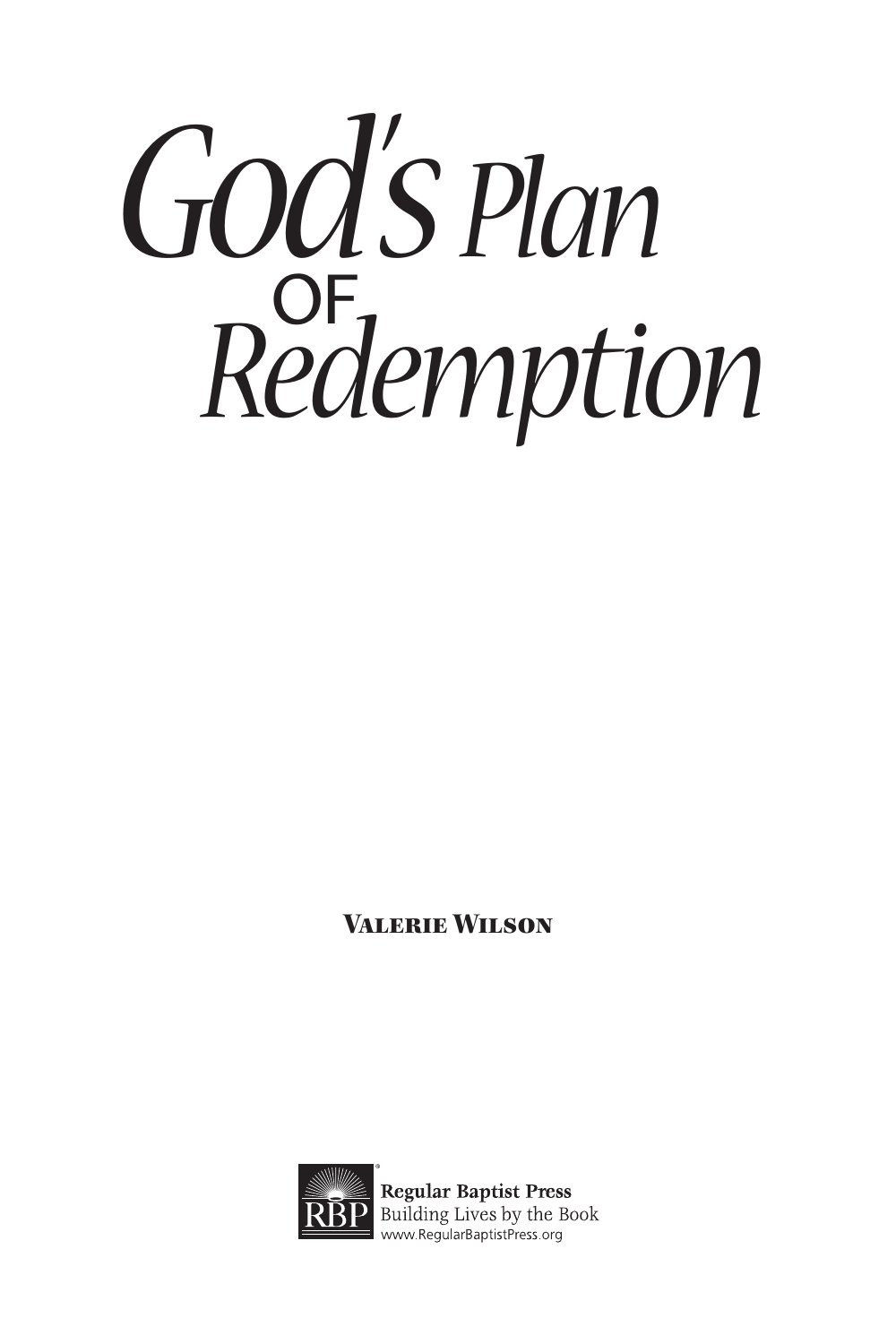# **Dedication**

*To the memory of my parents, Bill and Flora Wilson, who led me to Christ, taught me to love God's Word, and encouraged me in Christian service.*

*This revised study is also dedicated to the women who have taught this study through the years and who have introduced women to the Savior and helped other women grow in their understanding of God's Word.*

*God's Plan of Redemption* © 2014 Regular Baptist Press • Schaumburg, Illinois www.RegularBaptistPress.org • 1-800-727-4440 Printed in U.S.A. All rights reserved.

RBP5140 • ISBN: 978-1-60776-925-5

*God's Plan of Redemption* is based on an earlier book, *God's Grand Plan* (© 2001 Regular Baptist Press).

All rights reserved. Except as permitted under U.S. Copyright Law, no part of this publication may be reproduced, distributed, or transmitted in any form or by any means, or stored in a database or retrieval system, without the prior written permission of the publisher.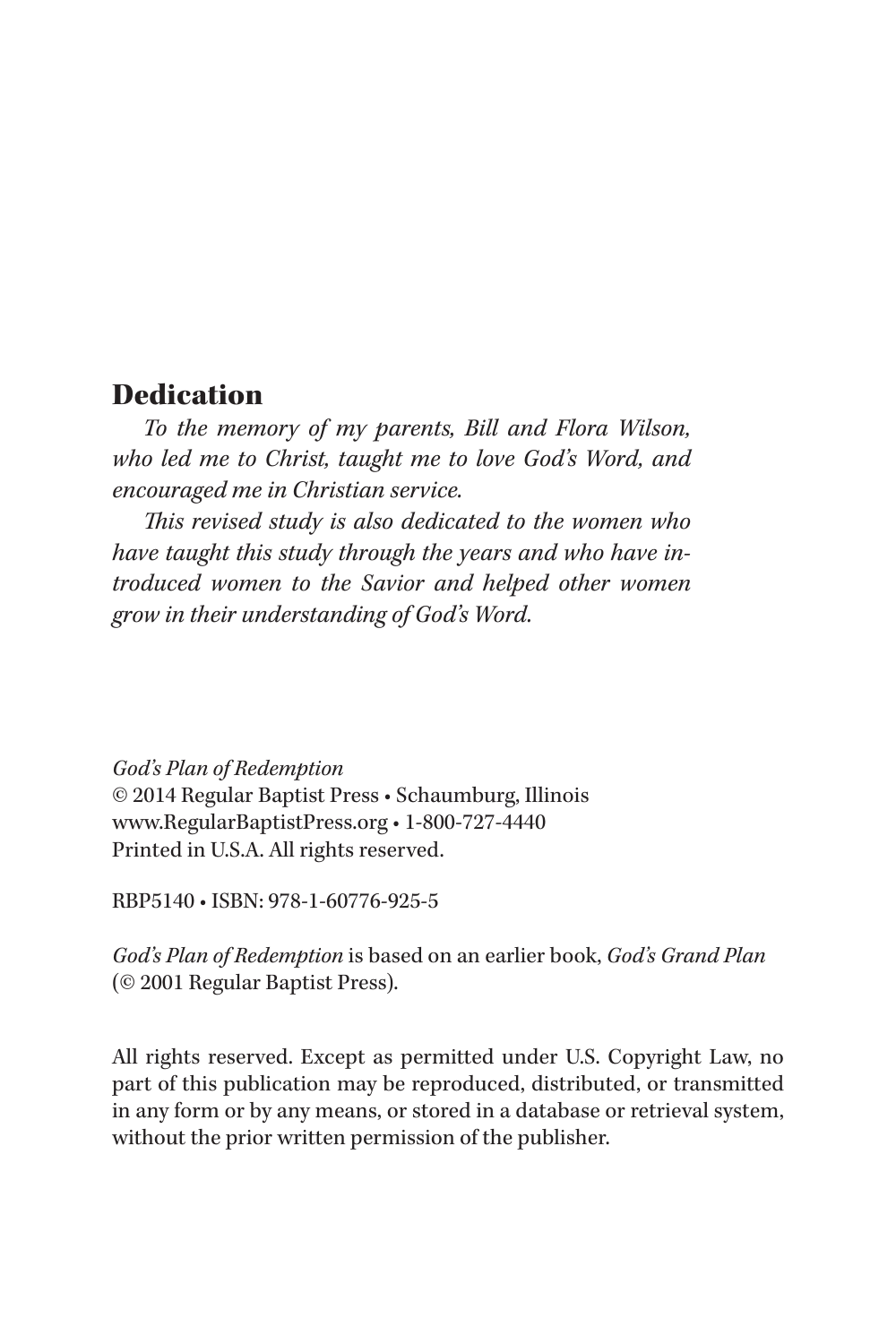# **Contents**

## Lists

| Kings and Prophets of the Northern Kingdom, Israel 114     |  |
|------------------------------------------------------------|--|
| Kings and Prophets of the Southern Kingdom, Judah  116     |  |
| Approximate Chronological Order of Old Testament Books 119 |  |
|                                                            |  |
|                                                            |  |
| God's Plan of Redemption from Genesis to Revelation  122   |  |
|                                                            |  |
|                                                            |  |

|--|--|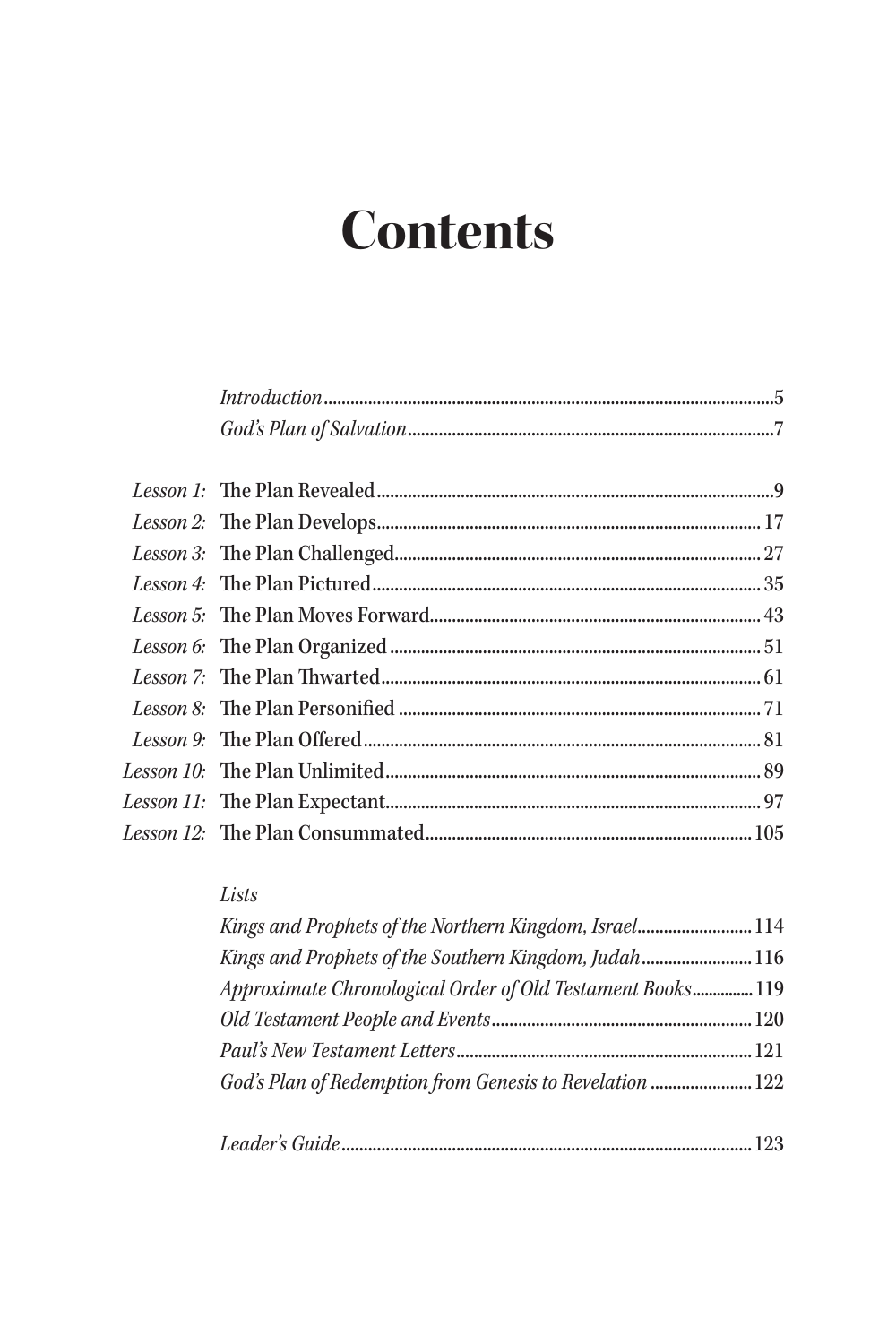# **Introduction**

A few years ago I started using an e-reader. I still like books in print, but I have read some interesting books on my e-reader. And I probably would never have known about them were it not for some regular e-mails I receive with e-book deals.

I have read dozens and dozens of book descriptions from these e-mails, and I have been amazed at how many of them say something like this: "A story about love, redemption, and second chances."

Why does the word *redemption* appear so often in book descriptions? Probably because we all like to read stories with happy endings. And redemption is a happy ending. A relationship is restored, the characters change for the better, or some unhappy situation is overcome. These are all variations of redemption.

But if you check the dictionary, these are not the primary meanings. Meaning number one is "to buy back or repurchase." I read about a man who paid a huge sum of money to "buy back" his dog from someone who had stolen it. The dog rightfully belonged to the man. He loved his dog. Then when his dog was stolen, the man was willing to pay whatever the price in order to reclaim his dog. This is redemption.

And in a much greater way, redemption is the story of the Bible. People belong to God by the right of His creation of them. But starting with Adam and Eve, people have chosen to go their own way. For God to reclaim His own creation, He had to pay a high price to redeem them—the price of His own Son. Someone has said that "though unbelievers today are quick to denounce Christianity as exclusive or unfair or narrow in perspective, it is, in fact, the story of the greatest outpouring of redeeming love ever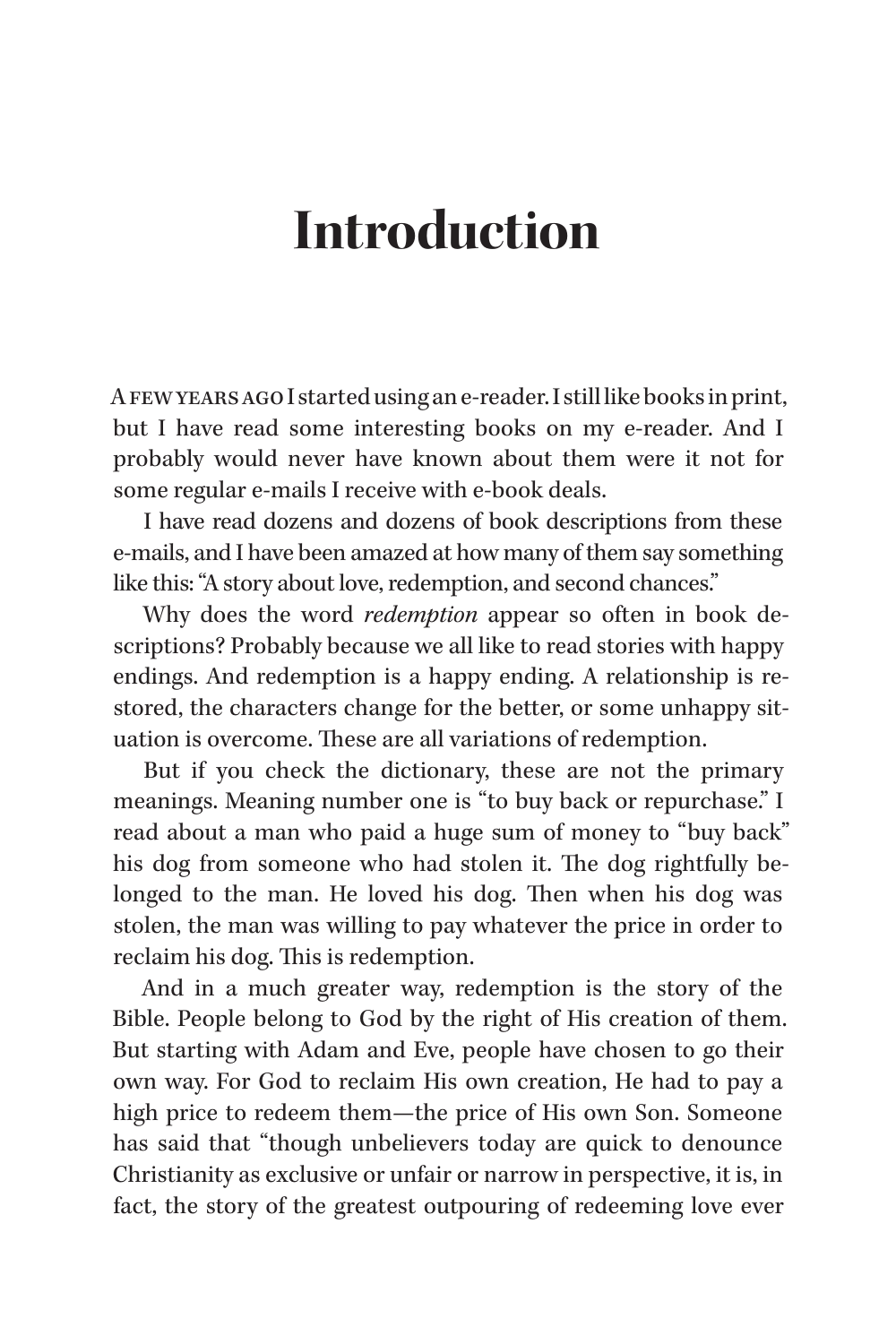manifested on Earth and the result of the greatest redemption price ever paid in all of history."1

The purpose of this book is to help you understand the big picture of the Bible—the plan that God designed before He ever created the world. This plan is the outworking of God's redeeming love. As you work through this study, you will follow God's loving plan from its introduction in Genesis to its completion in Revelation.

Many years ago I heard someone say, "The Bible is red with redemption truth. Cut it anywhere and it bleeds." You will realize this truth more fully as you complete these lessons. Every period of human history has been marked by the necessity to shed innocent blood in order to be obedient to God.

This is not a detailed study of Bible passages. It is an overview of the Scriptures. Many of the things in the Old Testament are better understood in the light of New Testament truth. You will come to understand what is meant by the couplet, "The New is in the Old concealed; the Old is in the New revealed." Scripture is the best commentary on Scripture, and the New Testament definitely helps us understand the Old.

If you are studying these lessons in a group setting, I encourage you to answer the questions in "Discover the Truth" as completely as you can. If you are studying one-on-one with another lady, you may choose to answer the questions together. "Review the Truth" will help you keep going over the things you have learned, especially a list of Biblical people and events. "Practice the Truth" is a vital part of each lesson. It is important to apply the truths you are learning. Don't neglect this part of the study.

It is my prayer that this study will accomplish three things: (1) help you grasp a basic understanding of the entire Bible; (2) cause you to more fully appreciate the loving, redemptive plan of God and His work in your life; (3) lead you to accept Christ as Savior if you have never made life's most important decision.

#### Note

1. Thomas C. Simcox, "If That Isn't Love," *Israel My Glory* (November/ December 2013): 18.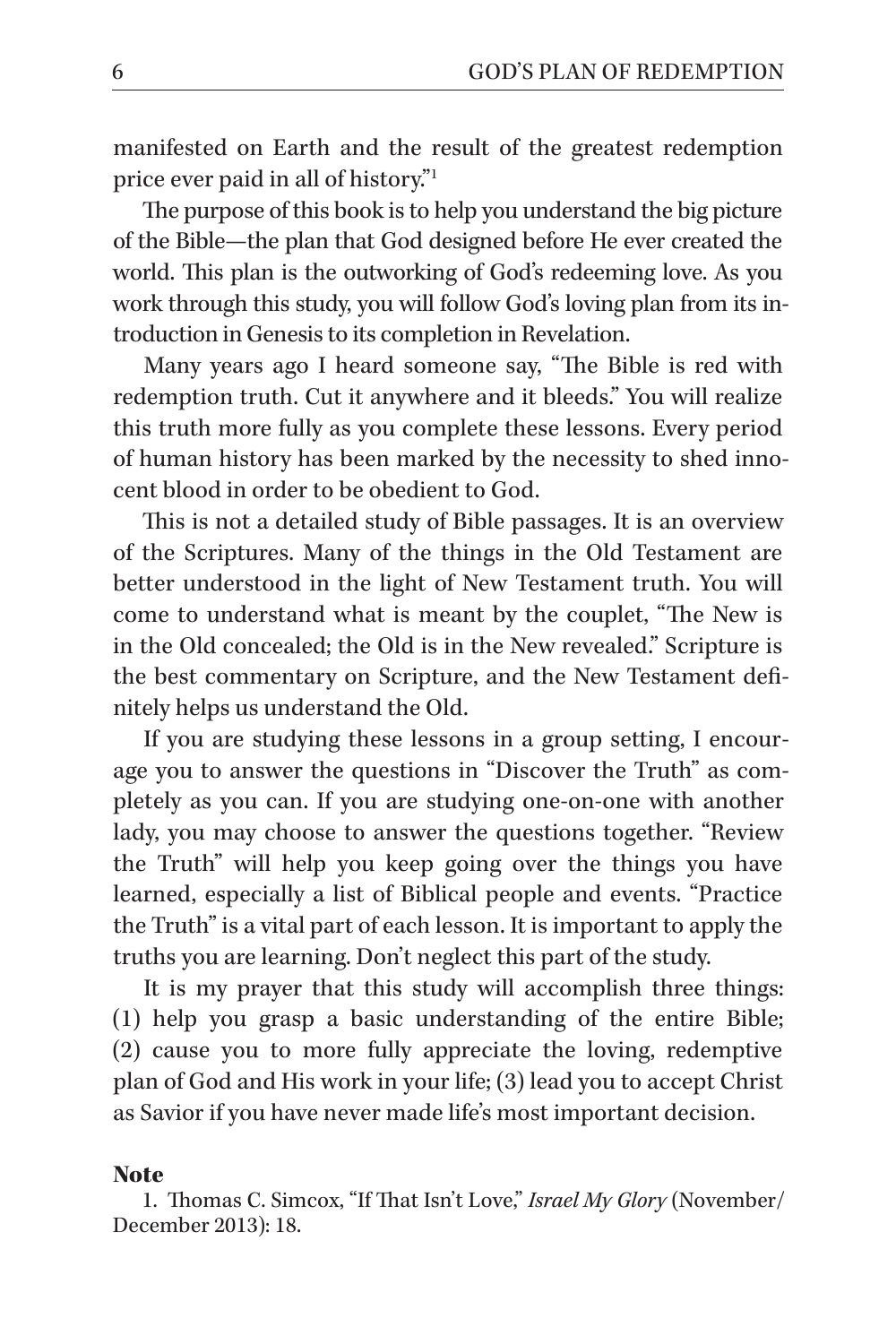# **God's Plan of Salvation**

As you study the Scriptures-alone or with a group of womenyou may realize that you have never entered into a personal relationship with Jesus Christ. We use a number of different terms to designate this relationship:

- being born again (John 3:3, 7),
- accepting the gift of eternal life (Romans 6:23),
- being saved (Acts 4:12),
- receiving Christ as Savior (John 1:12),
- becoming God's child (John 1:12).

These descriptive terms are synonymous. Sometimes it is easier to understand one concept more than another, but all of them are true of a person who "believeth in him"—that is, God's Son (John 3:16, 18, 36).

A person who wants to enter this personal relationship with Jesus Christ must acknowledge and believe five basic truths.

(1) *I am a sinner.* The Bible says, "For all have sinned, and come short of the glory of God" and "There is none righteous, no, not one" (Romans 3:23, 10). Until a person recognizes that she is a sinner in God's eyes, she will not be able to admit she needs a Savior.

(2) *God loves me*. The Bible says, "But God commendeth [showed] his love toward us, in that, while we were yet sinners, Christ died for us" (Romans 5:8). Jesus said that God loved the world of sinners so much that He sent His Son into this world (John 3:16, 17).

(3) *Jesus died for me.* The Bible says, "Who [Jesus] his own self bare our sins in his own body on the tree" and, "Forasmuch as ye know that ye were not redeemed with corruptible things,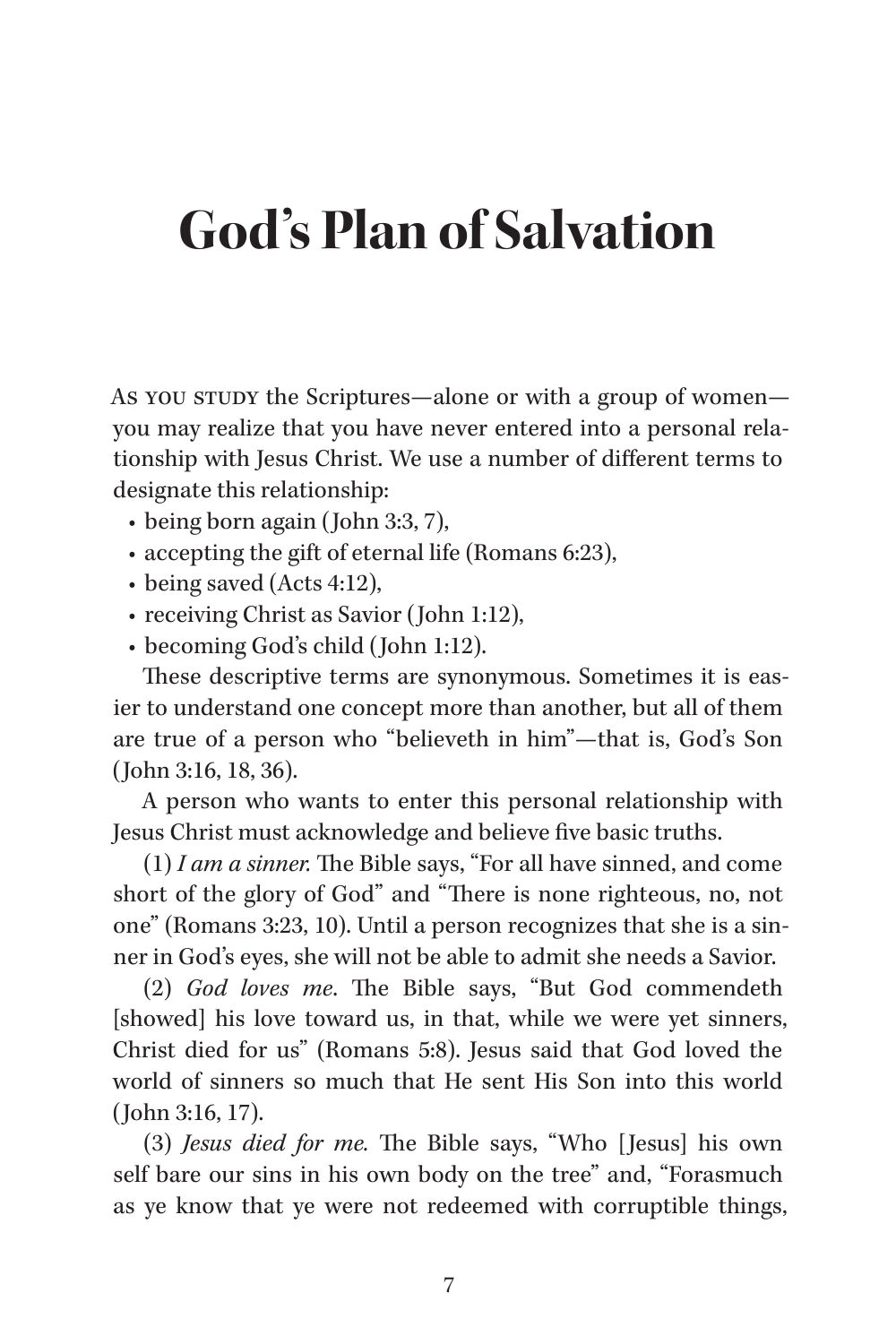as silver and gold,  $\ldots$  but with the precious blood of Christ" (1 Peter 2:24; 1:18, 19). Jesus loved *you* enough to die for *you*.

(4) *I receive Him.* The Bible says, "For the wages of sin is death; but the gift of God is eternal life through Jesus Christ our Lord" (Romans 6:23). It also says, "For by grace are ye saved through faith; and that not of yourselves: it is the gift of God: not of works, lest any man should boast" (Ephesians 2:8, 9). The basis of our salvation is what Jesus has done for us; not what we can do for Him.

(5) *I am God's child.* The Bible says, "But as many as received him, to them gave he power to become the sons of God, even to them that believe on his name" (John 1:12). When you receive Christ by faith, God makes you His child. He is now your Heavenly Father, and this is a forever relationship! The Bible says no one or no thing can ever take you out of God's hand (John 10:28, 29) and nothing at all can ever separate you from God's love (Romans 8:38, 39).

If you are ready to make this life-changing decision, you may want to express your desire to God in prayer. "For whosoever shall call upon the name of the Lord shall be saved" (Romans 10:13). As soon as possible, tell someone else about your decision.

Welcome to God's family!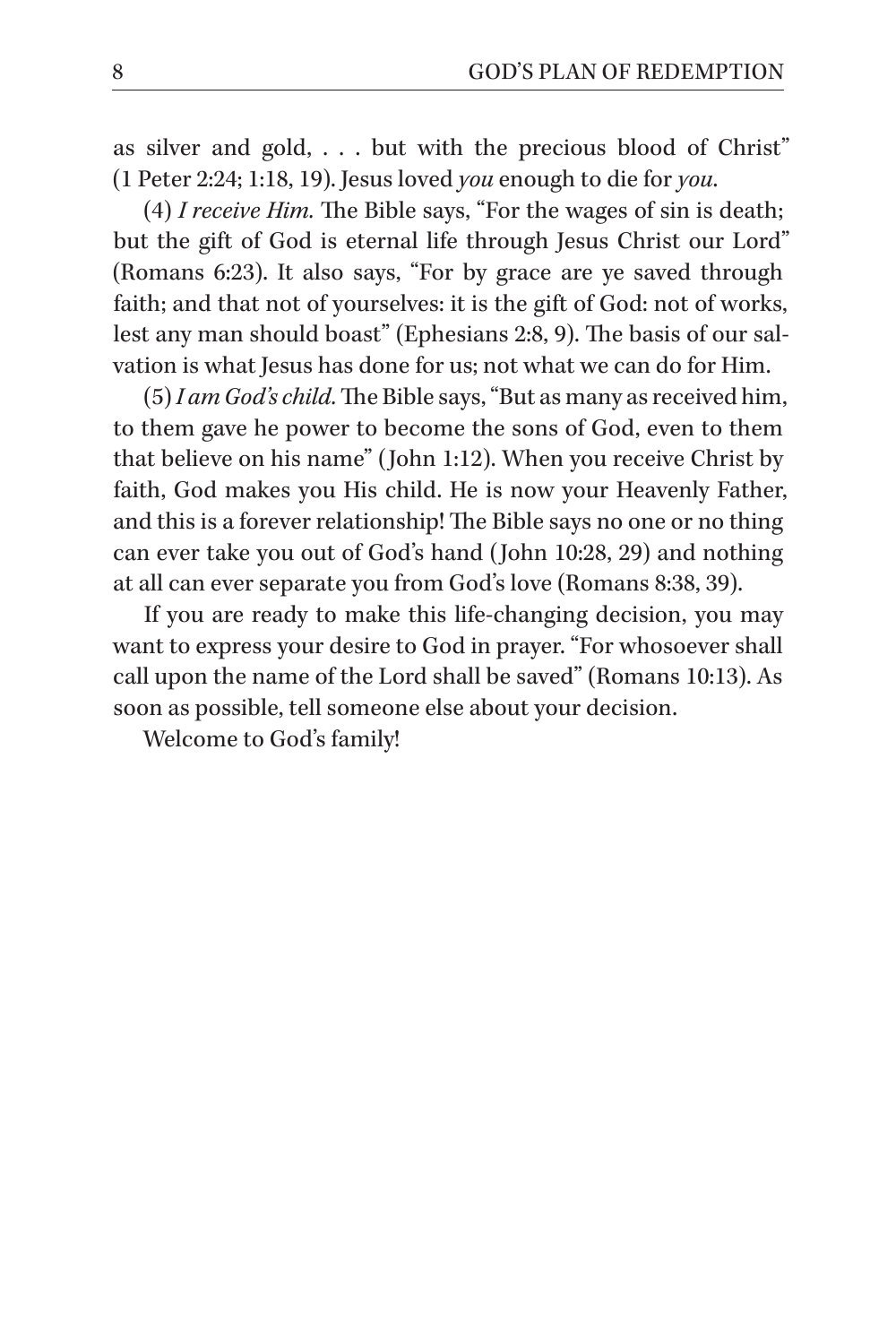#### LESSON 1

# **The Plan Revealed**

Genesis 1—8

*"But without faith it is impossible to please him: for he that cometh to God must believe that he is, and that he is a rewarder of them that diligently seek him" (Hebrews 11:6).*

The Bible is God's revealing of Himself to mankind. It is a unique book. God used human writers to record exactly what He wanted us to know. The Bible says this about itself: "All scripture is given by inspiration of God, and is profitable for doctrine, for reproof, for correction, for instruction in righteousness" (2 Timothy 3:16). This truth is the starting place for our study. The Bible is our only authority for what we believe and how we behave.

God gave us His Word, the Bible, so that we may know Him and so that we may know the way to Him. "The holy scriptures . . . are able to make thee wise unto salvation through faith which is in Christ Jesus" (2 Timothy 3:15). The entire Bible is the story of God's redeeming love for His creatures.

Every human being belongs to God by right of creation, but each one is separated from God. So from "before the foundation of the world" (Ephesians 1:4), God has had a plan for purchasing people for Himself. He has bought us back with the price of His own Son. But we are getting ahead of the story.

The whole Bible is the unfolding of God's plan to redeem His creation. In these lessons, which will help us get an overview of the Old and New Testaments, we will see God's plan of redemption worked out on our behalf.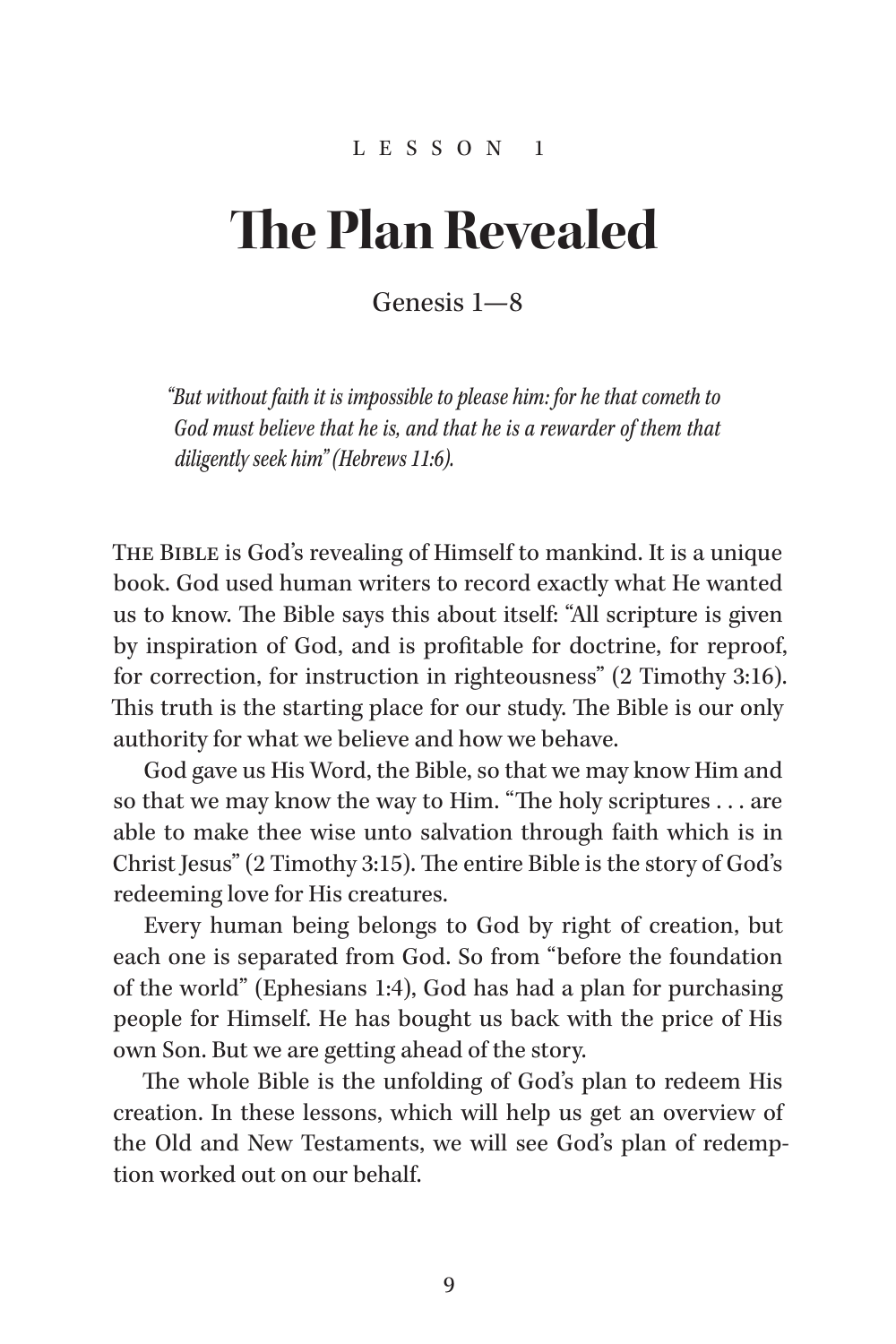## Discover the Truth

#### **Creation**

1. Read Hebrews 11:6. What must we believe about God as we approach this study in His Word?

Theologians have many different arguments to prove the existence of God. But the Bible invites us to simply believe that God is. 2. Read Genesis 1:1. What are the first words of the Bible?

God does not try to prove Himself. He makes a declarative statement about what He did. We must accept this opening statement by faith, believing that He is, or the rest of the Bible is nonsense to us.

3. Do you have trouble believing in the existence of a personal God? Why or why not?

If your answer is yes, ask God to give you the faith to believe that He is. Then you can undertake this study with the certainty that God will reward your seeking heart.

After asserting that God is and that He created, Genesis 1 continues with the account of creation.

4. What did God make on the first day (vv. 3–5)?

5. What did God make on the second day (vv. 6–8)?

6. What did God make on the third day (vv. 9–13)?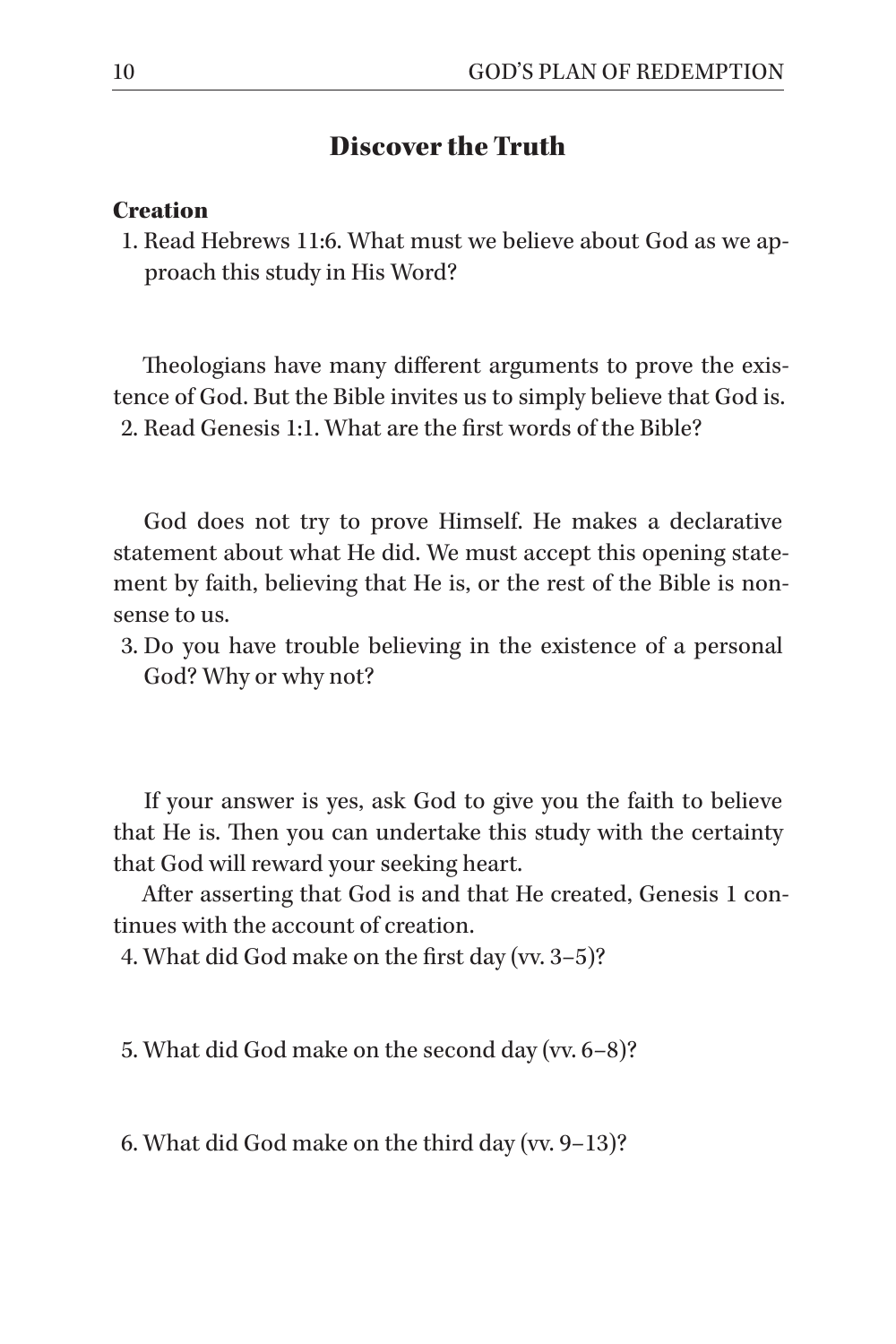7. What did God make on the fourth day (vv. 14–19)?

8. What did God make on the fifth day (vv. 20–23)?

9. What did God make on the sixth day (vv. 24–27)?

10.What was God's evaluation of His creation (v. 31)?

God's creative work was finished, so God rested on the seventh day (Genesis 2:2)—not because He was tired, but because His creative work was done.

God made a beautiful setting in which Adam and his wife, Eve, could live. In that Garden was everything Adam and Eve could possibly want. They had a close personal relationship with God. They had meaningful work.

But God did not want robots serving Him. He wanted His creatures to love and enjoy and obey Him because they *willed* to do so. 11.What test did God give Adam and Eve (Genesis 2:16, 17)?

## Man's Sin

Into this beautiful setting came God's archenemy, the Devil, in the form of a serpent.

12. Read Genesis 3:1–7; then describe what happened.

We refer to this event as the Fall. In that moment Adam and Eve died spiritually and began to die physically. They were separated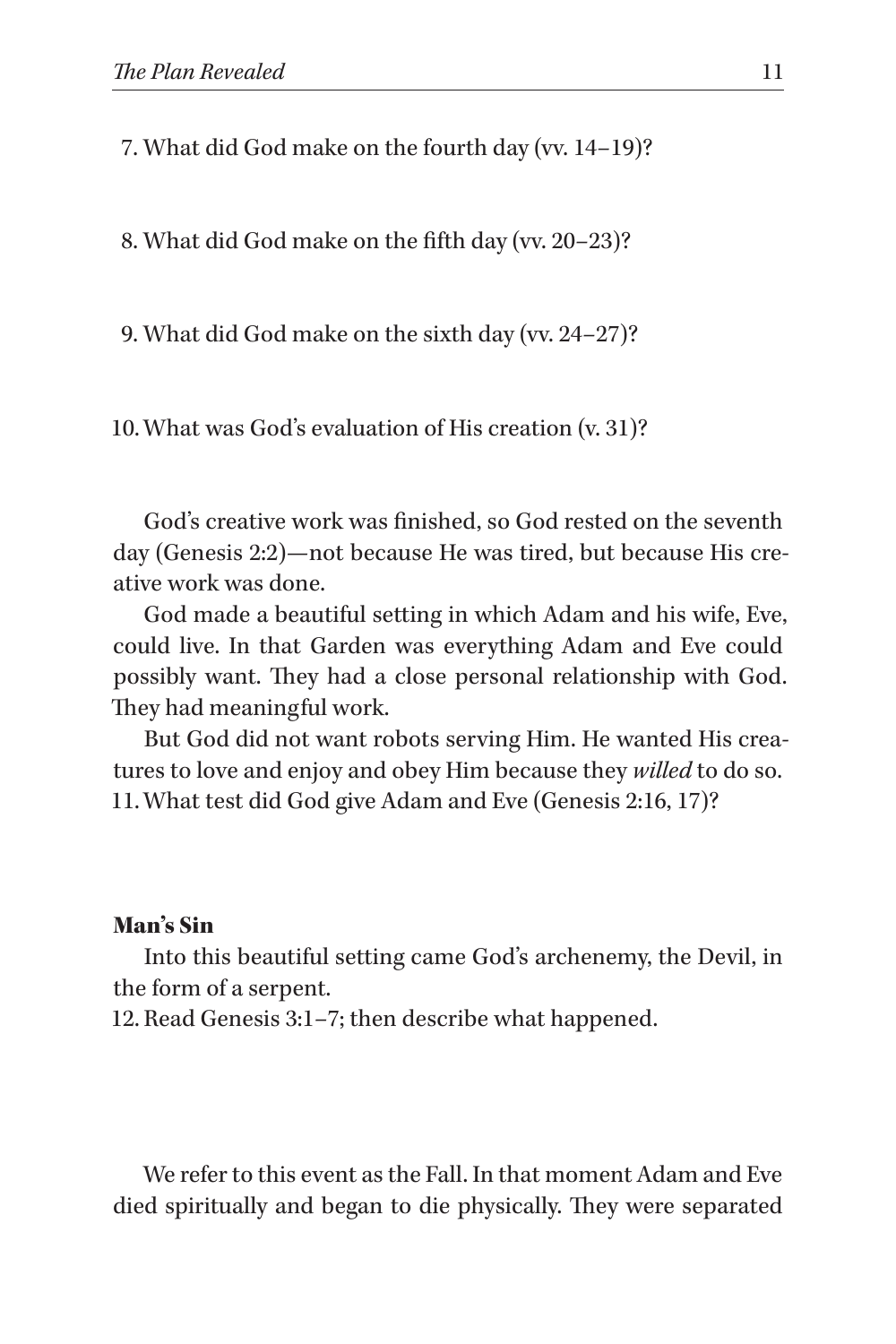from the God Who created them and loved them. In order to secure people's loving obedience, God would have to redeem the people He had made, the people who were His possession.

13.Genesis 3:14–19 describes the punishment meted out on the various parties involved. Verse 15 records God's words to Satan. This verse is the first indication in the Bible of God's redemptive plan. What did God say would happen?

With their punishment ringing in their ears, Adam and Eve had to leave the Garden. Never again would life be like it had been. In love, God made it impossible for the sinful pair to eat of the tree of life and thus live forever in their sin. God killed animals and made clothes of skin to cover Adam's and Eve's nakedness in place of their own feeble attempts to cover themselves (Genesis 3:7, 21). From that time until the Redeemer Himself came, animal sacrifices would be necessary to provide a covering for sin.

## Cain and Abel

Adam and Eve left the Garden and sometime after that had children.

- 14. Read Genesis 4:1 and 2. What were their sons' names and occupations?
- 15. Read Genesis 4:3 and 4. What happened when it was time for Cain and Abel to offer sacrifices?
- 16.Whose offering did God accept (Genesis 4:4)? Why do you think God accepted that offering?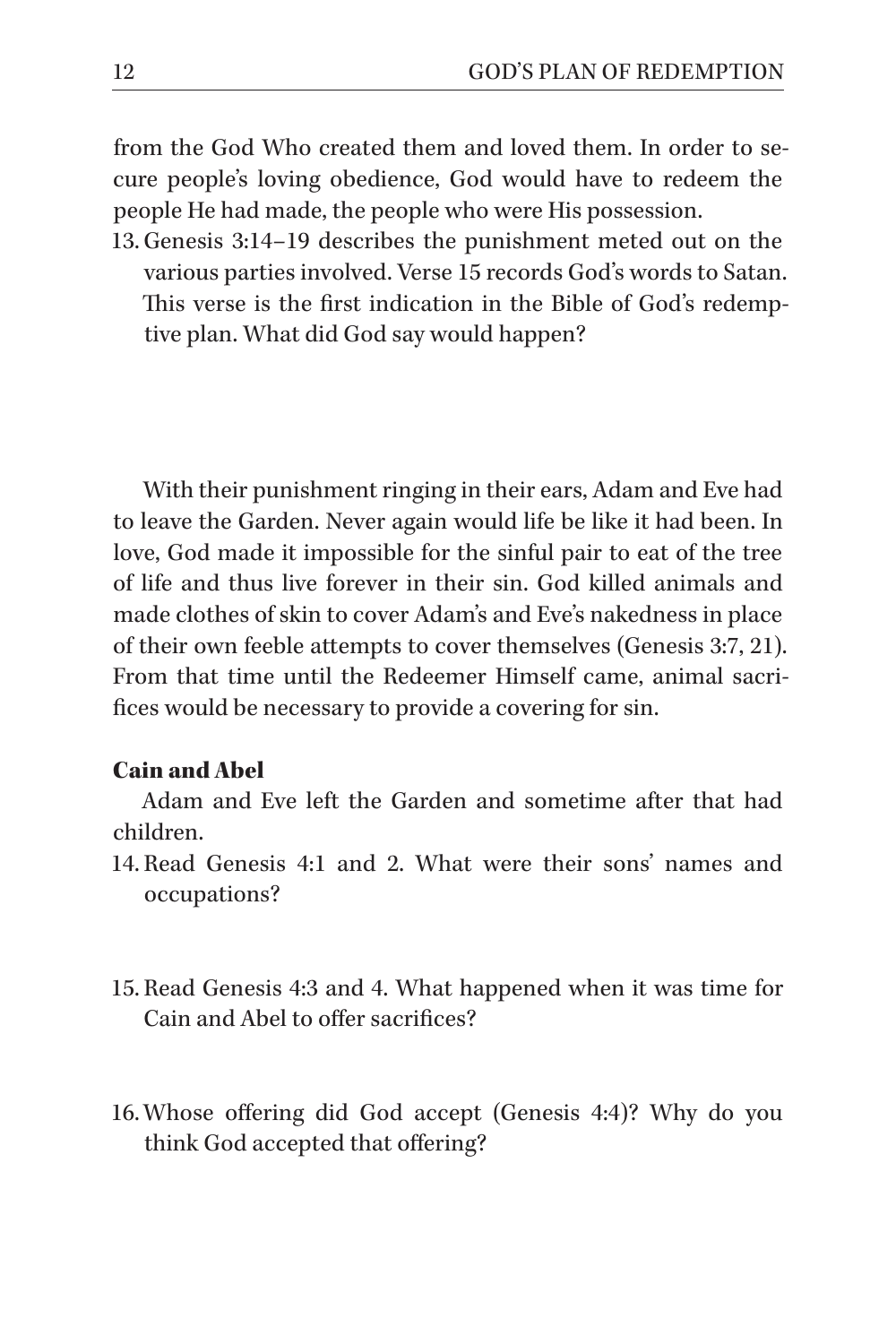17. Read Genesis 4:8. What was the final outcome of this event?

"Then when lust hath conceived, it bringeth forth sin: and sin, when it is finished, bringeth forth death" (James 1:15). In the first three chapters of the Bible, we move from God's good creation, to the idyllic Garden of Eden, to disobedience and death. God, Who created people for His own pleasure, must now deal with His creatures who had willfully chosen to disobey Him.

## The Flood

18. But the situation only got worse. What was the condition of the human race according to Genesis 6:5?

19.What did God decide to do (Genesis 6:7)?

In the midst of this bleak picture, one man feared God and found grace in His sight. In obedience to God's directions, Noah and his family built an ark. God used this vessel as the means of saving one human family as well as animals and birds.

20.Read Genesis 7:17–24. How did God destroy all the living things that were not in the ark?

When Noah, his family, and the animals could finally leave the ark, God promised that He would never again destroy the human race in that manner (Genesis 8:21).

God was not caught by surprise by Adam and Eve's sin or by Cain's or by the people of Noah's day. God planned redemption "before the foundation of the world" (Ephesians 1:4). It would be many centuries before God's plan was brought to fruition. But just as one man's (Adam's) disobedience brought the death of all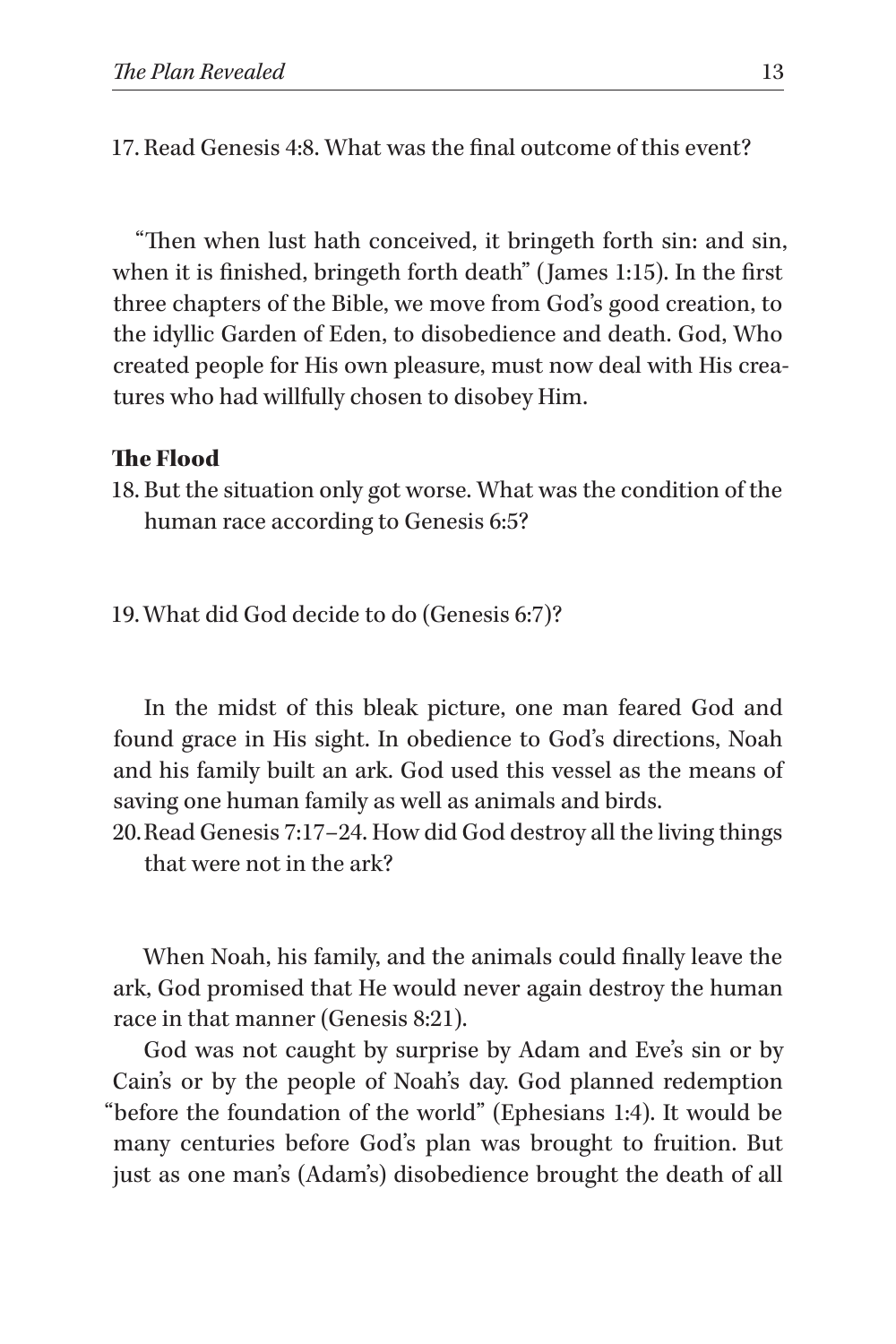people, so one Man's (Jesus Christ's) obedience would bring life to all who believe (Romans 5:19).

In the unfolding of this grand program of God, Genesis introduces the reader to the nature of God as the sovereign Lord over the universe who will move heaven and earth to establish His will. He seeks to bless mankind, but does not tolerate disobedience and unbelief. Throughout this revelation, the reader learns that "without faith it is impossible to please  $God" (Heb. 11:6).<sup>1</sup>$ 

*I am not skilled to understand What God hath willed, what God hath planned; I only know at His right hand Is One Who is my Savior!*

*I take Him at His word indeed— "Christ died for sinners," this I read— For in my heart I find a need Of Him to be my Savior.* —Dora Greenwell

# Review the Truth

- 1. Who are the main characters in the first eight chapters of Genesis? In addition to God, you should be able to name five others.
- 2. Explain in your own words why God gave Adam and Eve a test in the Garden of Eden.